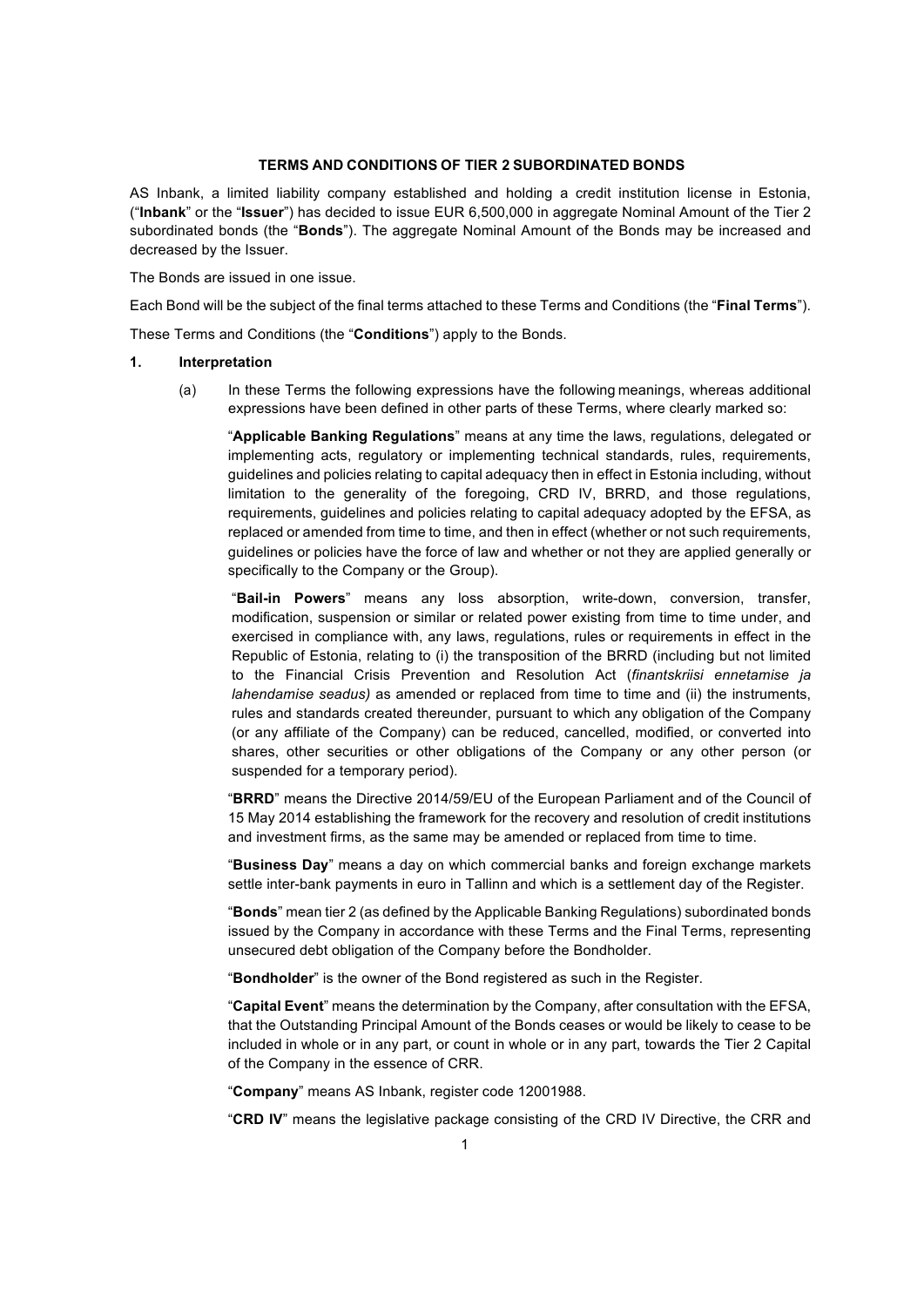any CRD IV Implementing Measures.

"**CRD IV Directive**" means Directive 2013/36/EU of the European Parliament and of the Council of 26 June 2013 on access to the activity of credit institutions and the prudential supervision of credit institutions and investment firms, as the same may be amended or replaced from time to time.

"**CRD IV Implementing Measures**" means any regulatory capital rules or regulations, or other requirements, which are applicable to the Company or the Group and which prescribe (alone or in conjunction with any other rules or regulations) the requirements to be fulfilled by financial instruments for their inclusion in the regulatory capital of the Company or the Group (on a solo or consolidated basis, as the case may be) to the extent required by the CRD IV Directive or the CRR, including for the avoidance of doubt any regulatory technical standards released by the European Banking Authority (or any successor or replacement thereof).

"**CRR**" means Regulation (EU) No. 575/2013 of the European Parliament and of the Council of 26 June 2013 on prudential requirements for credit institutions and investment firms, as the same may be amended or replaced from time to time.

"**EFSA**" means the Estonian Financial Supervisory Authority (*Finantsinspektsioon*) and any successor or replacement thereto or any other authority having primary responsibility for the prudential oversight and supervision of the Company.

"**Final Terms**" mean the terms and conditions of the Bonds appended to these Conditions, together with these Conditions forming the full set of terms and conditions of the Bonds.

"**Group**" means the Company together with its subsidiaries.

"**Interest Commencement Date**" means the Issue Date of the Bonds (as specified in the Final Terms).

"**Interest Payment Date**" means any date or dates specified as such in the relevant Final Terms.

"**Issue Date**" means the date specified in the Final Terms.

"**Issue Price**" means the price payable for one Bond upon the issue thereof as determined in the Final Terms.

"**Maturity Date**" means the date of ordinary redemption of the Bonds as determined in accordance with the Final Terms.

"**Nominal Amount**" shall mean the stated value of a Bond as specified in the Final Terms.

"**Outstanding Principal Amount**" means the principal amount of the Bond on the Issue Date as reduced by any partial redemption or repurchase from time to time.

"**Rate of Interest**" means the rate (expressed as a percentage per annum) of interest payable in respect of the Bonds specified in the relevant Final Terms.

"**Register**" means Nasdaq Central Securities Depository (CSD) operated by Nasdaq CSD SE, register code 40003242879, registered address Valnu iela 1, Rīga LV-1050, Latvia, Estonian branch.

"**Relevant Amounts**" means the outstanding principal amount of the Bonds, together with any accrued but unpaid interest and additional amounts due on the Bonds. References to such amounts will include amounts that have become due and payable, but which have not been paid, prior to the exercise of any Bail-in Powers by the Relevant Resolution Authority.

"**Relevant Resolution Authority**" means the resolution authority with the ability to exercise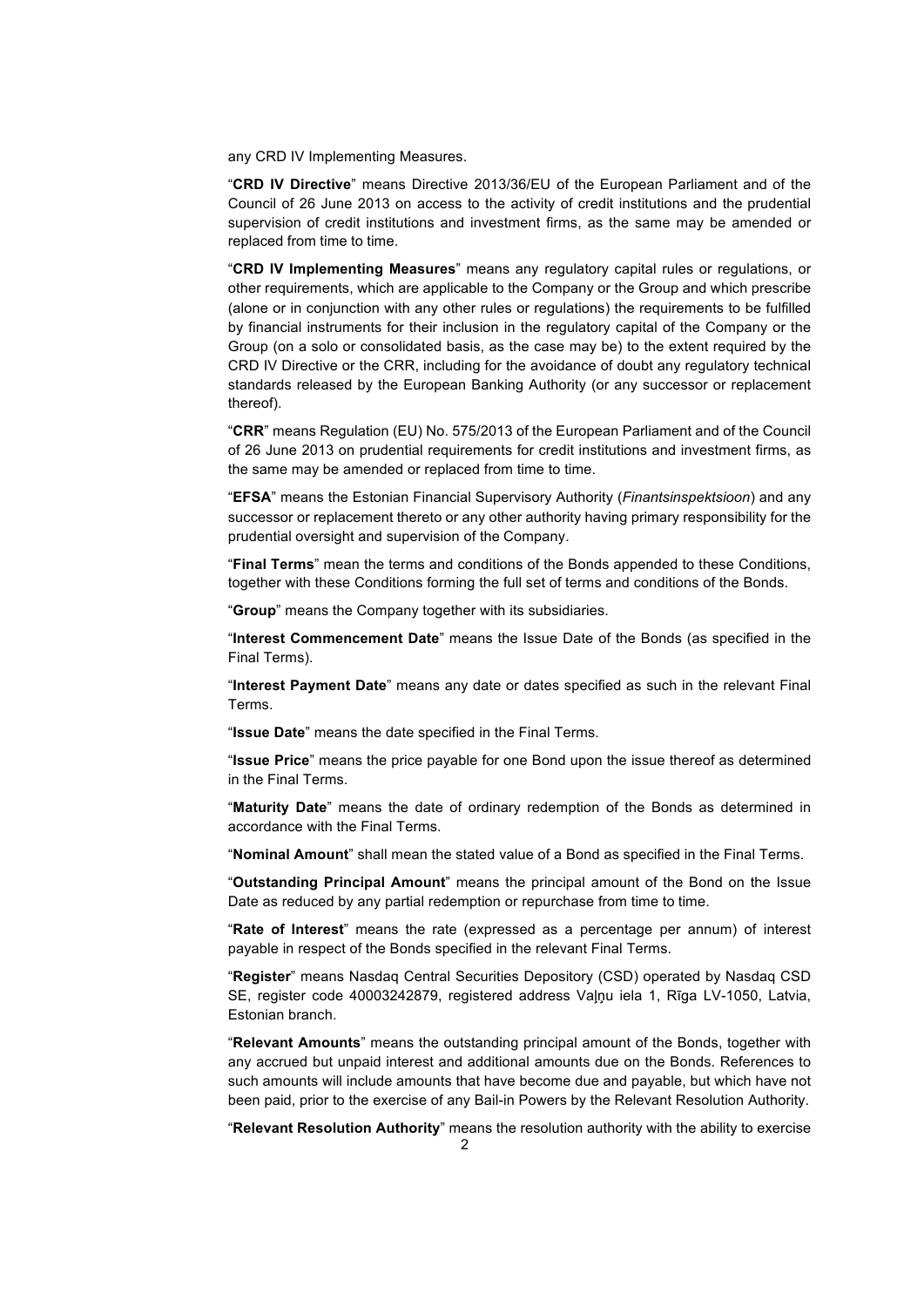any Bail-in Powers in relation to the Company and/or the Group.

"**Tax Event**" means:

- (i) any amendment to, or change in, the laws or treaties (or any regulations thereunder) of the Taxing Jurisdiction affecting taxation;
- (ii) any governmental action in the Taxing Jurisdiction; or
- (iii) any amendment to, or change in, the official position or the interpretation of such law, treaty (or regulations thereunder) or governmental action or any interpretation, decision or pronouncement that provides for a position with respect to such law, treaty (or regulations thereunder) or governmental action that differs from the theretofore generally accepted position, in each case, by any legislative body, court, governmental authority or regulatory body in the Taxing Jurisdiction, irrespective of the manner in which such amendment, change, action, pronouncement, interpretation or decision is made known,

which amendment or change is effective or such governmental action, pronouncement, interpretation or decision is announced, on or after the Issue Date of the Bonds and as a result of which:

- (i) the Company is, or will be, subject to additional taxes, duties or other governmental charges with respect to the Bonds or is not, or will not be, entitled to claim a deduction in respect of payments in respect of the Bonds in computing its taxationliabilities (or the value of such deduction would be materially reduced); or
- (ii) the treatment of any of the Company's items of income or expense with respect to the Bonds as reflected on the tax returns (including estimated returns) filed (or to be filed) by the Company will not be respected by a taxing authority, which subjects the Company to additional taxes, duties or other governmental charges.

"**Taxing Jurisdiction**" means the Republic of Estonia or any political subdivision thereof or any authority or agency therein or thereof having power to tax or any other jurisdiction or any political subdivision thereof or any authority or agency therein or thereof, having power to tax in which the Company is treated as having a permanent establishment, under the income tax laws of such jurisdiction.

"**Terms**" mean these terms and conditions of the Bonds as established by the management board of the Company, together with the Final Terms forming an agreement between the Company and a Bondholder in respect of the issue and redemption of a Bond and rights and obligations arising from the Bond.

"**Tier 2 Capital**" means tier 2 capital for the purposes of the Applicable Banking Regulations.

(b) In these Terms references to any act or other regulatory instrument or any provision of any act or other regulatory instrument shall be deemed also to refer to any statutory modification or re-enactment thereof or any statutory instrument, order or regulation made thereunder or under such modification or re-enactment.

### **2. Form, Denomination and Currency**

(a) *Form*

The Bonds are issued in dematerialised book-entry form. The Bonds are not numbered.

## (b) *Denomination*

The Bonds will be issued in such denomination as specified in the relevant Final Terms.

(c) *Currency*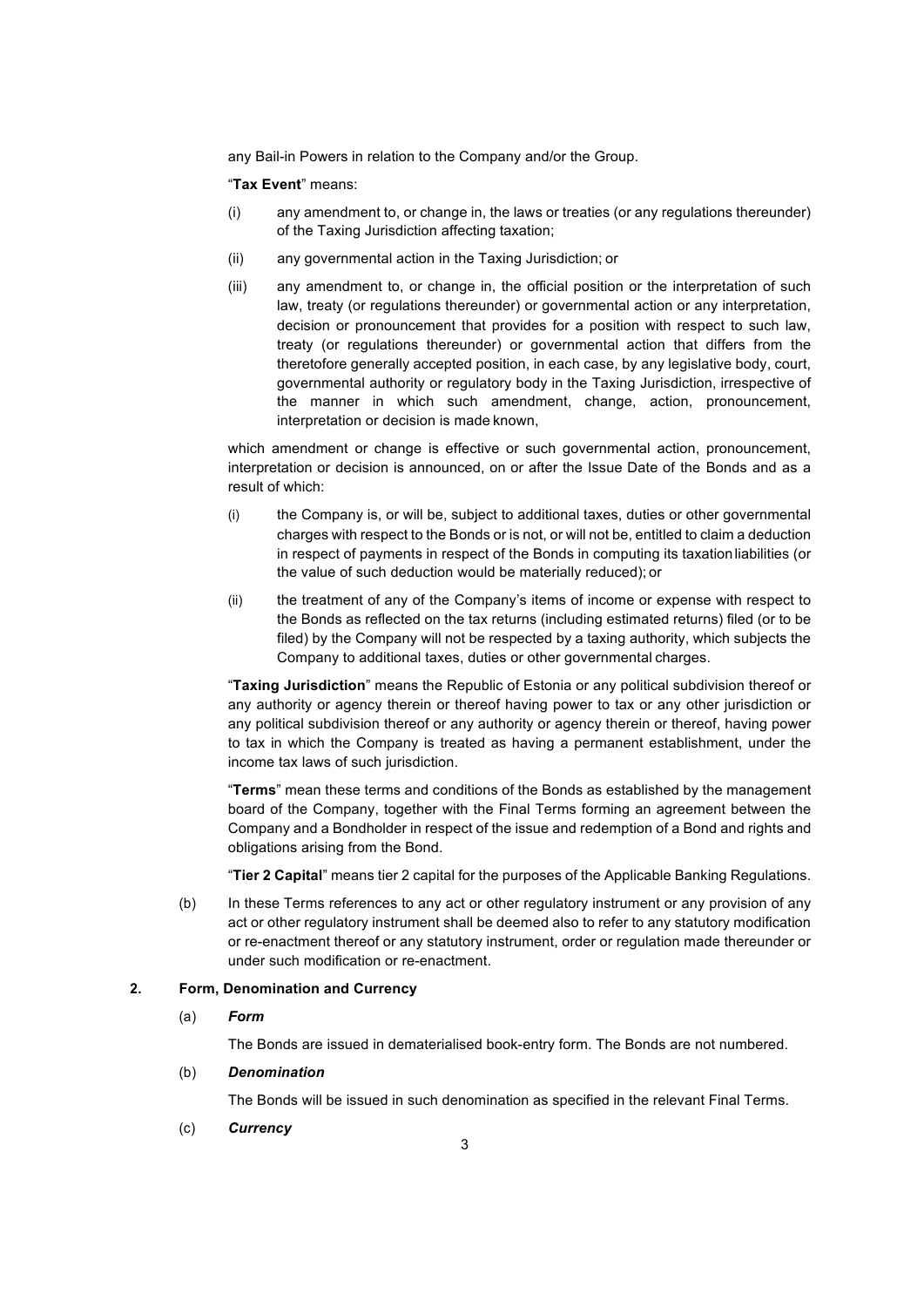The Bonds may be denominated in the euro.

## **3. Title, Transfer, Delivery and Transferability**

(a) *Title*

The title to the Bonds passes by the registration in the Register. References herein to the "**Bondholders**" signify the persons in whose names such Bonds are so registered.

#### (b) *Transfer*

The Bonds can be transferred from one securities account to another by the registrar of the Register by way of debiting the first securities account and crediting the other securities account in the amount of the corresponding number of securities. Ownership of a Bond is deemed to have changed in respect of the Company as from the moment a relevant entry is made in the Register, i.e. when a Bond is transferred to the securities account of the respective Bondholder.

## (c) *Delivery*

The Company organises the registration of the Bonds in the Register and their deletion from the Register upon their redemption. Only persons who have securities accounts (whether directly of via a nominee structure) with the Register can subscribe for or purchase the Bonds.

## (d) *Transferability*

The Bonds are freely transferrable; however, any Bondholder wishing to transfer the Bonds must ensure that any offering related to such transfer would not be qualified an offering requiring the publication of a prospectus in the meaning of the applicable law. Ensuring that any offering of the Bonds does not require publication of a prospectus under the applicable law is the obligation and liability of the Bondholder.

The Register may temporarily block the Bonds on a Bondholder's securities account to ensure performance of corporate actions regarding the Bonds.

## **4. Status**

The Bonds will be subordinated to all unsubordinated claims against the Company. The subordination of the Bonds means that upon the liquidation (*likvideerimine*) or bankruptcy (*pankrot*) of the Company, all the claims arising from the Bonds shall fall due in accordance with these Terms and shall be satisfied only after the full satisfaction of all unsubordinated recognised claims against the Company in accordance with the applicable law. Therefore, upon the liquidation or bankruptcy of the Company, the Bondholders are not entitled to any payments due under the Bonds until the full and due satisfaction of all the unsubordinated claims against the Company. In case of bankruptcy of the Company the Bondholders are only entitled to payments after the full and due satisfaction of all recognised claims under the Company that do not derive from instruments that qualify as own funds' instruments under Articles 26-88 of the CRR. By subscribing to the Bonds or acquiring the Bonds from a secondary market, the Bondholder unconditionally and irrecoverably agrees to such subordination of claims arising from any Bonds.

As long as there are no liquidation or bankruptcy proceedings initiated against the Company, all claims arising from the Bonds shall be satisfied in accordance with these Terms and the applicable law. Notwithstanding any rights of the Bondholder under these Terms or the law, by subscribing to Bonds or acquiring the Bonds from a secondary market the Bondholder unconditionally and irrevocably relinquishes the right to demand premature redemption of any Bonds.

No Bondholder shall be entitled to exercise any right of set-off (*tasaarvestus*) against moneys owed by the Company in respect of such Bonds.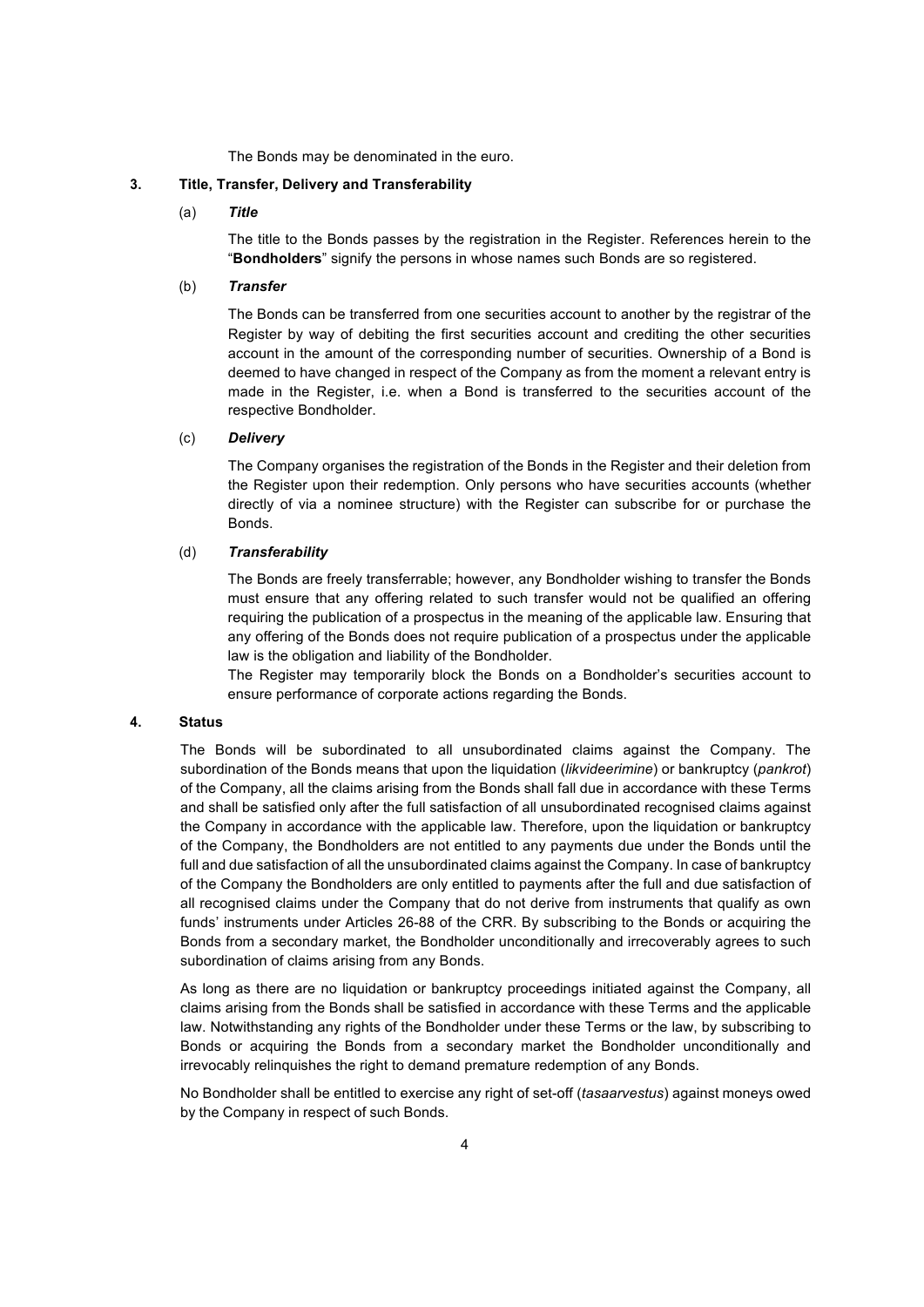#### **5. Interest**

The Bonds shall bear interest on its Outstanding Principal Amount from and including their Issue Date (as specified in the Final Terms) to, but excluding, the date of any final redemption at the rate *per annum* specified in the Final Terms. Such interest will be payable in arrear on each Interest Payment Date as is specified in the relevant Final Terms and on the date of any final redemption.

The determination by the Agent of all amounts of interest for the purposes of this Condition 5 shall, in the absence of manifest error, be final and binding on all parties.

## **6. Redemption and Purchase**

#### (a) *Redemption at Maturity*

Unless previously redeemed, or purchased and cancelled, the Bonds shall be redeemed at their principal amount on the Maturity Date.

## (b) *Early Redemption as a result of TaxEvent*

Upon the occurrence of a Tax Event, but subject to having obtained the relevant EFSA permission if such permission is then required under the Applicable Banking Regulations, the Company may, at its option, having given not less than 30 days' notice to the Bondholders in accordance with Condition 10 (which notice shall be irrevocable) redeem all (but not some only) of the outstanding Bonds at any time at a redemption amount equal to their Outstanding Principal Amount together with interest (if any) accrued up to but excluding the date of redemption.

## (c) *Early Redemption as a result of Capital Event*

Upon the occurrence of a Capital Event, but subject to having obtained the relevant EFSA permission if such permission is then required under the Applicable Banking Regulations, the Company may, at its option, having given not less than 30 days' notice to the Bondholders in accordance with Condition 10 (which notice shall be irrevocable) at any time redeem all (but not some only) of the outstanding Bonds at a redemption amount equal to their Outstanding Principal Amount, together with interest (if any) accrued up to but excluding the date of redemption.

#### (d) *Optional Early Redemption (Call)*

After 5 years have passed from the Issue Date of the Bonds and having obtained the relevant EFSA permission if such permission is then required under the Applicable Banking Regulations, the Company may, having given not less than 30 days' notice to the Bondholders in accordance with Condition 10 (which notice shall be irrevocable) redeem fully or partially the Bonds at their Outstanding Principal Amount, together with accrued interest (if any) thereon.

The appropriate notice referred to in this Condition 6(d) is a notice given by the Company to the Agent and the Bondholders, which notice shall be signed by a duly authorized officer of the Company and shall specify:

- (i) whether the Bonds are to be redeemed in whole or in part only and, if in part only, the aggregate Outstanding Principal Amount of the Bonds which are to be redeemed;
- (ii) the due date for such redemption, which shall be not less than 30 days after the date on which such notice is validly given; and
- (iii) the amount at which such Bonds are to be redeemed, which shall be their Outstanding Principal Amount together with accrued interest thereon.

Any such notice shall be irrevocable, and the delivery thereof shall oblige the Company to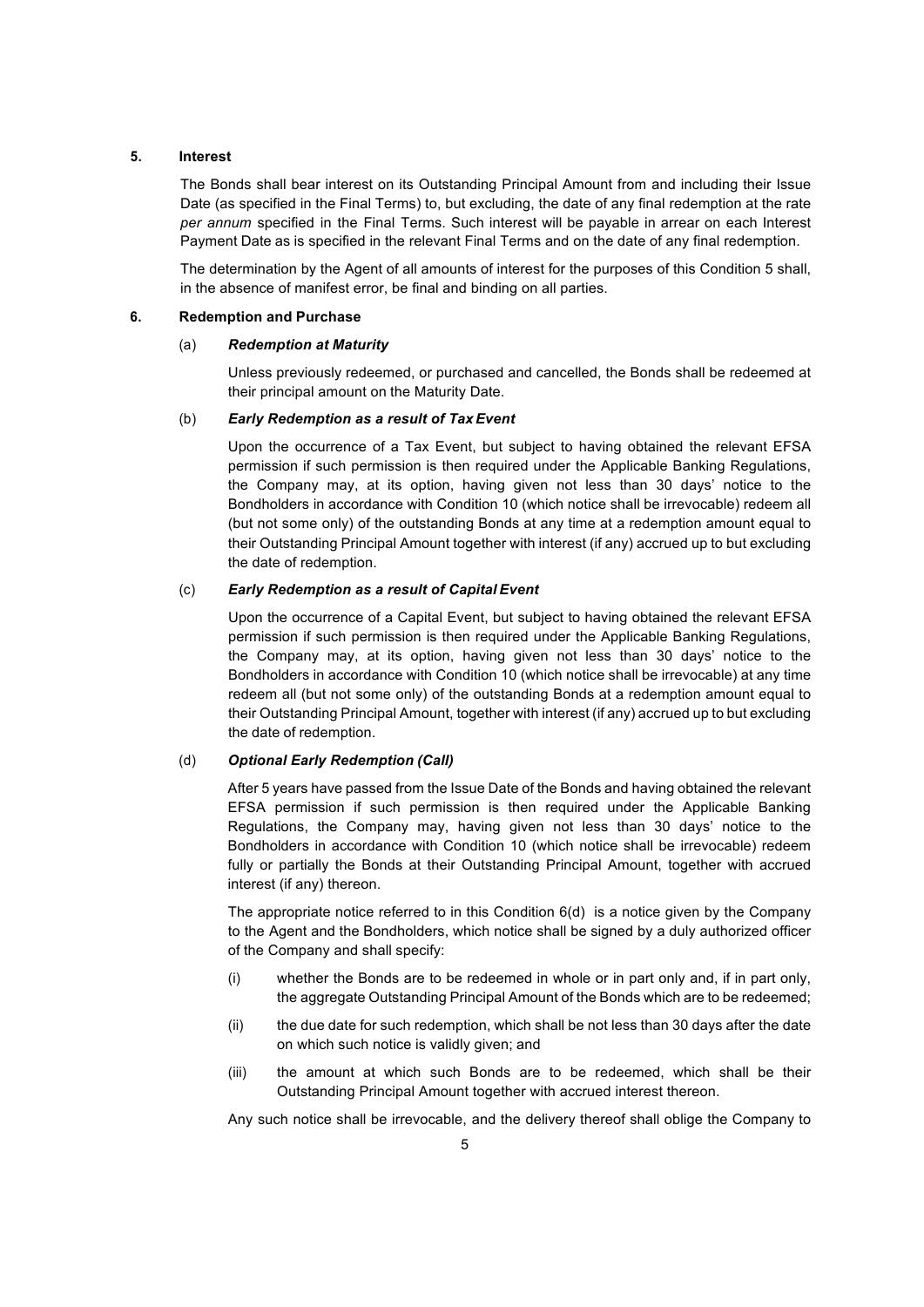make the redemption therein specified.

#### (e) *Partial Redemption*

If the Bonds are to be redeemed in part only on any date in accordance with Condition 6(d), the Bonds shall be redeemed *pro rata* to their Outstanding Principal Amount, subject always to compliance with all applicable laws, and the rules of the stock exchange on which the Bonds have then been admitted to trading.

## (f) *Cancellation of Redeemed and Purchased Bonds*

All Bonds redeemed or purchased in accordance with this Condition 6 will be cancelled and may not be reissued or resold. References in this Condition 6(f) to the purchase of the Bonds by the Company shall not include the purchase of Bonds otherwise than as beneficial owner.

## **7. Taxation**

- (a) Should any amounts payable in cash or in kind (whether in respect of principal, redemption amount, interest or otherwise) in respect of the Bonds be subject to withholding or deduction of any present or future taxes or duties of whatever nature imposed or levied by or on behalf of the Republic of Estonia or any political subdivision thereof or any authority or agency therein or thereof having power to tax, the Company shall be entitled to withhold or deduct the respective taxes or duties. For the avoidance of doubt, any such withholdings or deductions shall be made by the Company on the account of the Bondholder with the Company having no obligation to compensate the withheld or deducted tax amounts to the Bondholder.
- (b) Should an applicable treaty for the avoidance of double taxation set forth lower withholding rates than those otherwise applicable to the interest payment under Estonian domestic law, the respective Bondholder shall be requested to provide the documents necessary for application of the respective treaty (including, but not limited to, residence certificate issued or attested by the tax authority of the residence state of the Bondholder) at least 15 (fifteen) days prior to the payment. If such documents are not presented to the Company, the Company shall be entitled to withhold tax at the rates set forth by the Estonian domestic legislation.
- (c) Individuals may postpone the taxation of their (interest) income from the Bonds by using an investment account (*investeerimiskonto*) for making transactions with the Bonds and notifying the Company in a form reproducible in writing at least 15 (fifteen) days prior to the payment that they are entitled to benefit from the investment account special tax regime. At the date of these Terms, individuals are entitled to benefit from the investment account special tax regime if they have acquired the Bonds on account of monetary means held at the respective Bondholder's investment account. If the relevant notice is not duly presented to the Company, the Company shall be entitled to withhold tax in accordance with the general withholding rules.
- (d) Any reference in these Terms to interest in respect of the Bonds shall be deemed also to refer to any additional amounts which may be payable under this Condition 7 or any undertaking given in addition thereto or in substitution therefor. For the avoidance of doubt, no additional amounts shall be payable by the Company in respect of payments of principal under the Bonds.

## **8. Payments**

(a) Payments of amounts (whether principal, interest or otherwise, including on the final redemption) due on the Bonds will be made to the Bondholders thereof, as appearing in the Register at the close of business on the Business Day preceding the due date for such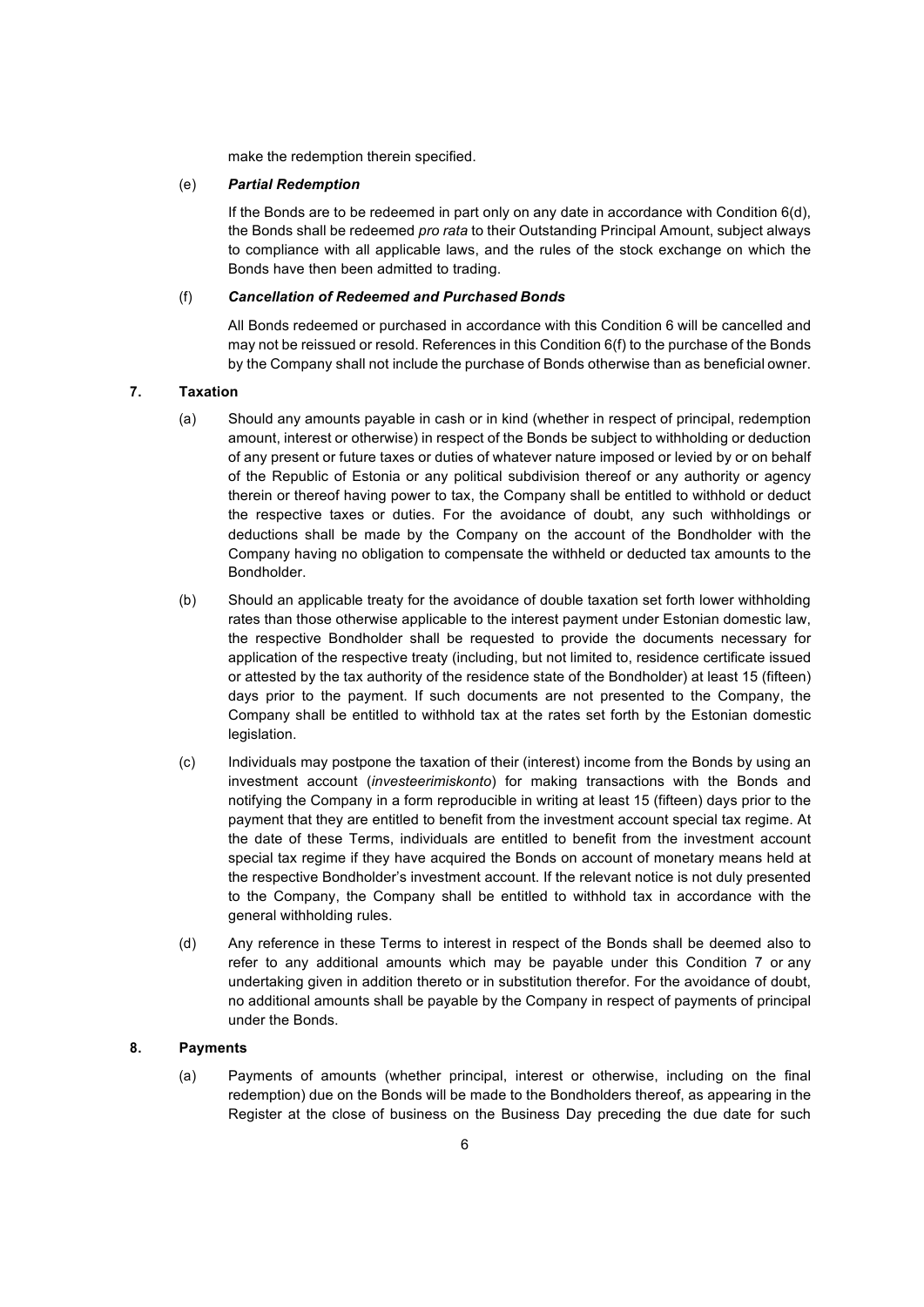payment (the "**Record Date**"). Payment of amounts due on the final redemption of the Bonds will be made simultaneously with deletion of the Bonds, or, if so required by the Company, against delivery of the Bonds to the Company. If the due date for payment of the final redemption amount of the Bonds is not a Business Day, the Bondholder thereof will not be entitled to payment thereof until the next following Business Day and no further payment shall be due in respect of such delay save in the event that there is a subsequent failure to pay in accordance with these Terms.

(b) If the Company fails to transfer any amount payable to a Bondholder in connection with the Bond by the due date, the Company undertakes to pay delay interest to the Bondholder on the outstanding amount as from the payment deadline until actual payment at the rate specified in the Final Terms.

## **9. Limitation Period**

Claims against the Company in respect of the Bonds will expire (*aeguvad*) unless made within 3 years after the due date for payment.

## **10. Notices**

## (a) *To Bondholders*

Notices to Bondholders will be deemed to be validly given published through the information system of the stock exchange in which they are listed (if applicable) or in case of unlisted Bonds if sent to them at their respective addresses as recorded in the Register and will be deemed to have been validly given on the fourth Business Day after the date of sending the notice by registered mail and on the next Business Day after sending the notice by e-mail.

## (b) *To Company*

Notices to the Company will be deemed to be validly given if delivered to Niine 11, 10414 Tallinn, Estonia or it delivered by e-mail to investor@inbank.ee (or at such other addresses as may have been notified to the Holders of the Bonds in accordance with this Condition 10 or via the Issuer's website) and will be deemed to have been validly given at the opening of business on the next day on which the Issuer's principal office is open for business.

## **11. Further Issues**

The Issuer may from time to time without the consent of the Bondholders create and issue further Bonds and other debt securities having terms and conditions the same as those of the Bonds or the same except for the amount of the first payment of interest (if any), which may be consolidated and form a single issue with and bear the same ISIN code as the outstanding Bonds.

#### **12. Law and Jurisdiction**

The Bonds and all non-contractual obligations arising out of or in connection with any of them are governed by Estonian law and subjected to the jurisdiction of the courts of Estonia.

#### **13. Acknowledgement of Bail-in Powers**

Notwithstanding and to the exclusion of any other term of the Bonds or any other agreements, arrangements or understanding between the Company and any Bondholder (which, for the purposes of this Condition 13, includes each holder of a beneficial interest in the Bonds), by its acquisition of the Bonds, each Bondholder acknowledges and accepts that any liability arising under the Bonds may be subject to the exercise of Bail-in Powers by the Relevant Resolution Authority and acknowledges, accepts, consents to and agrees to be bound by:

(a) the effect of the exercise of any Bail-in Powers by the Relevant Resolution Authority, which exercise (without limitation) may include and result in any of the following, or a combination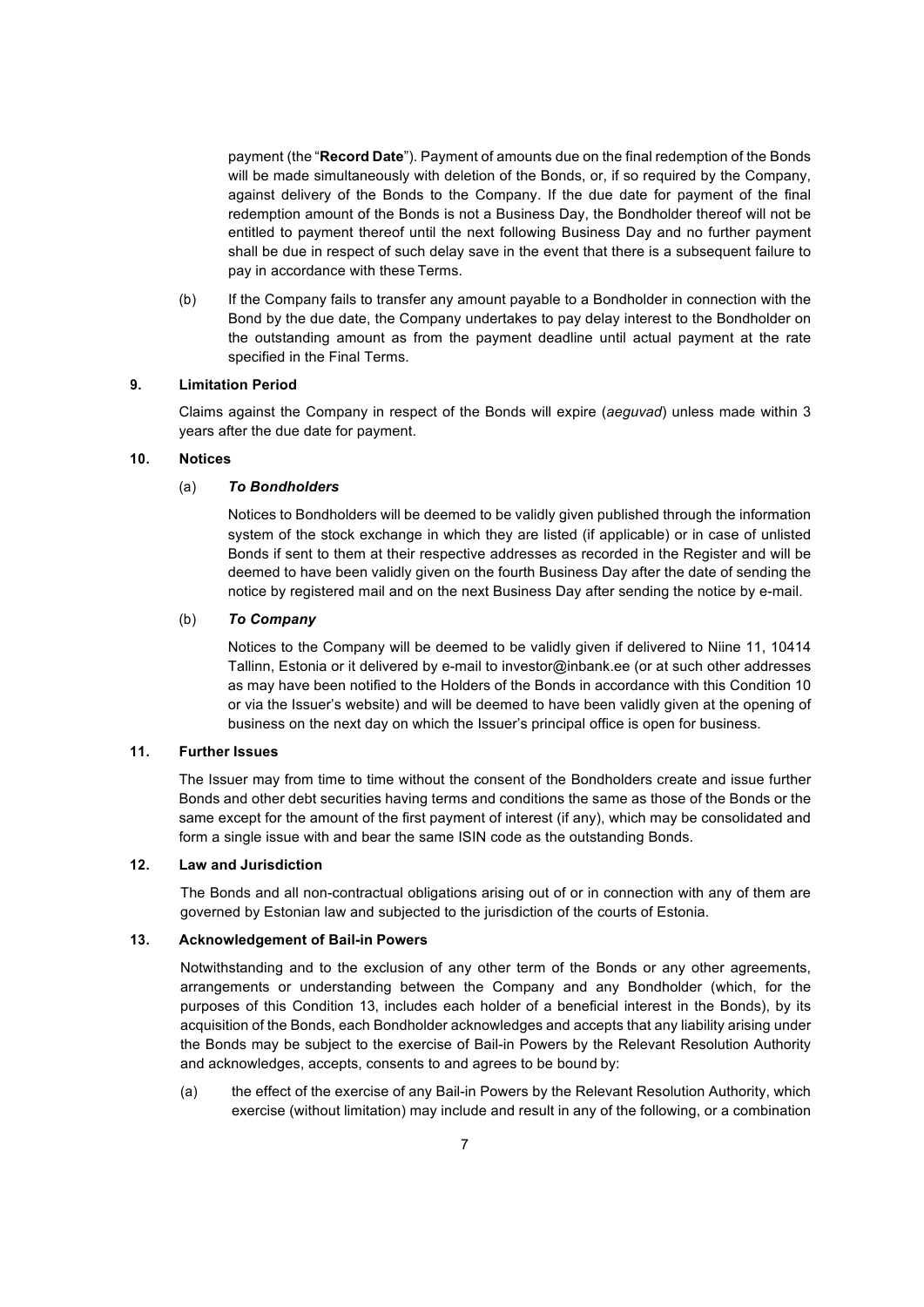#### thereof:

- (i) the reduction of all, or a portion, of the Relevant Amounts in respect of the Bonds;
- (ii) the conversion of all, or a portion, of the Relevant Amounts in respect of the Bonds into shares, other securities or other obligations of the Company or another person, and the issue to or conferral on the Bondholder of such shares, securities or obligations, including by means of an amendment, modification or variation of the terms of the Bonds;
- (iii) the cancellation of the Bonds or the Relevant Amounts in respect of the Bonds;
- (iv) the amendment or alteration of the amount of interest payable on the Bonds, or the date on which interest becomes payable, including by suspending payment for a temporary period; and
- (b) the variation of the terms of the Bonds, as deemed necessary by the Relevant Resolution Authority, to give effect to the exercise of any Bail-in Powers by the Relevant Resolution Authority.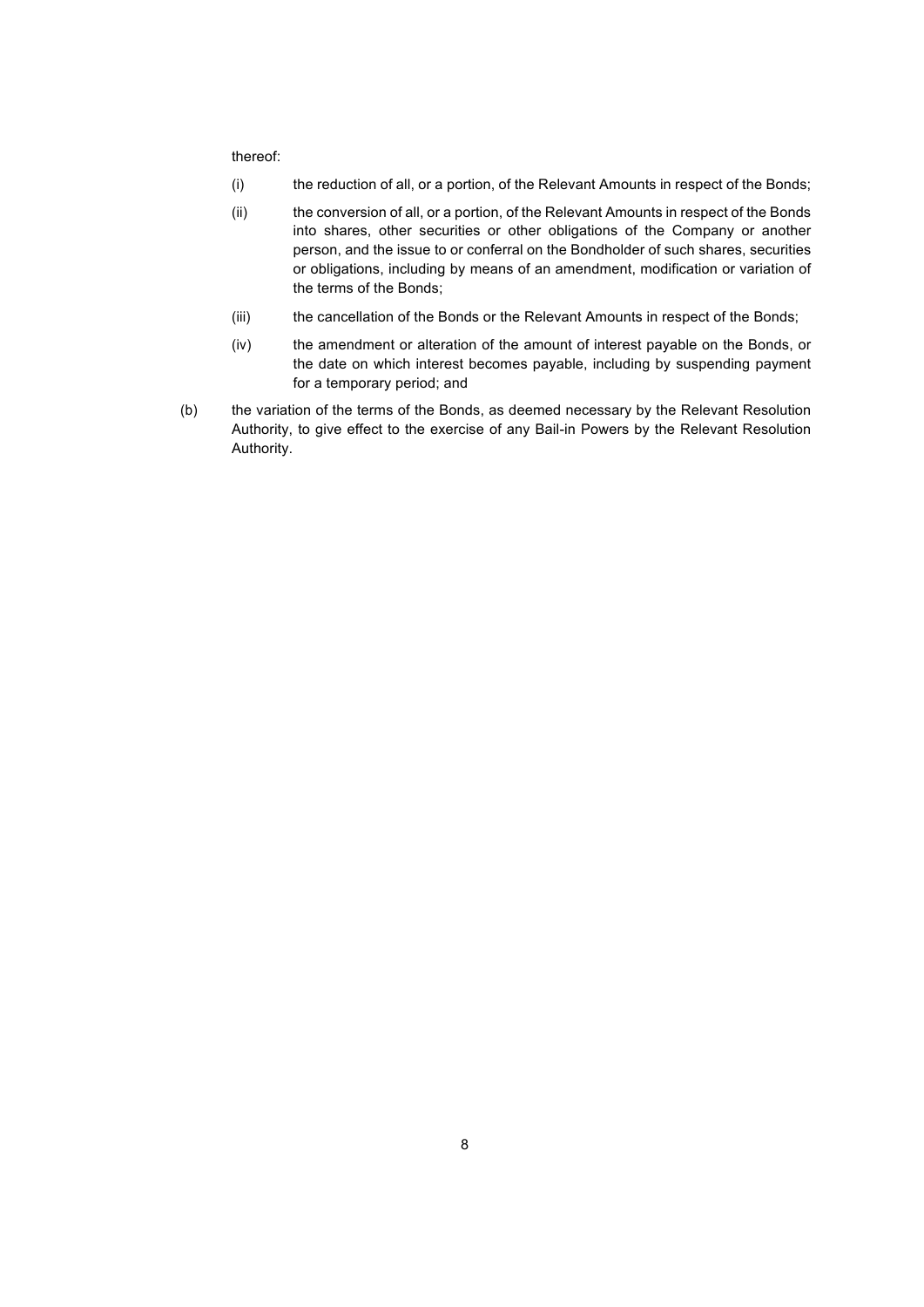## **FINAL TERMS OF THE BONDS**

29 November 2019

## **AS INBANK**

Issue of

## EUR 6,500,000<sup>1</sup> Tier 2 Subordinated Bonds

Terms used herein shall be deemed to be defined as such for the purposes of the Terms and Conditions of the Tier 2 Subordinated Bonds (the "**Conditions**"). This document constitutes the Final Terms for the Bonds described herein and must be read in conjunction with such Conditions and with the prospectus drawn up by the Company, dated 2 December 2019 (the "**Prospectus**").

Full information on the Company and the offer of the Bonds is only available on the basis of the combination of these Final Terms, the Conditions and the Prospectus. The Prospectus is available for viewing through the Company's website (https://inbank.ee/en/investor/forinvestor/).

## **GENERAL**

| 1.  | Issuer                                              | AS Inbank                                                           |
|-----|-----------------------------------------------------|---------------------------------------------------------------------|
| 2.  | Issue currency                                      | <b>EUR</b>                                                          |
| 3.  | <b>Original Nominal Amount</b>                      | EUR 1,000                                                           |
| 4.  | Aggregate<br>original<br>Nominal Amount             | EUR 6,500,000, which may be increased or decreased by<br>the Issuer |
| 5.  | <b>Issue Price</b>                                  | 100% of the Original Nominal Amount                                 |
| 6.  | Issue Date and Interest<br><b>Commencement Date</b> | 19 December 2019                                                    |
| 7.  | <b>Maturity Date</b>                                | 19 December 2029                                                    |
| 8.  | Interest                                            | 6% per annum Fixed Rate                                             |
| 9.  | Redemption/Payment<br><b>Basis</b>                  | Redemption at par                                                   |
| 10. | Put/Call Options                                    | <b>Issuer Call</b>                                                  |
|     |                                                     | (further particulars specified in the Terms and Conditions)         |
| 11. | Status of the Bonds                                 | Tier 2 subordinated bonds                                           |
| 12. | <b>Bail-in Powers</b>                               | Applicable, as provided in the Applicable Banking<br>Regulations    |

## **PROVISIONS RELATING TO INTEREST (IF ANY) PAYABLE**

| <b>Interest Basis</b><br>-13. | <b>Fixed rate</b> |
|-------------------------------|-------------------|
|                               |                   |